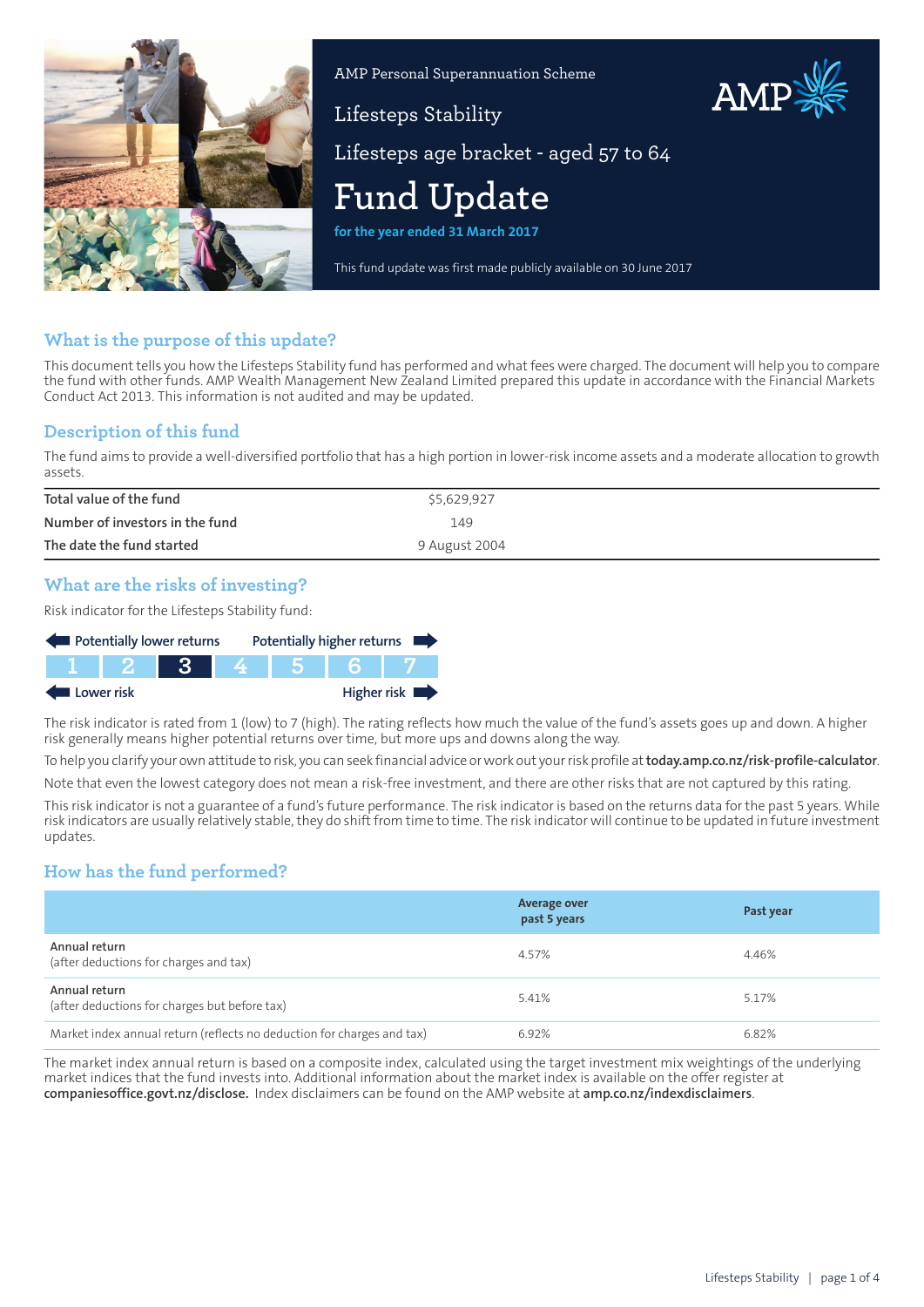#### **Annual return graph**



Annual Return

This shows the return after fund charges and tax for each of the last 10 years ending 31 March. The last bar shows the average annual return for the last 10 years, up to 31 March 2017.

**Important:** This does not tell you how the fund will perform in the future.

#### **What fees are investors charged?**

Investors in the Lifesteps Stability fund are charged fund charges. In the year to 31 March 2017 these were:

|                                             | % net asset value                                                        |
|---------------------------------------------|--------------------------------------------------------------------------|
| Total fund charges                          | 1.96%                                                                    |
| Which are made up of -                      |                                                                          |
| Total management and administration charges | 1.96%                                                                    |
| Including -                                 |                                                                          |
| Manager's basic fee                         | 1.59%                                                                    |
| Other management and administration charges | 0.37%                                                                    |
| Total performance-based fees                | 0.00%                                                                    |
| <b>Other charges</b>                        | Dollar amount per investor or description<br>of how charge is calculated |
| <b>NIL</b>                                  |                                                                          |

Investors may also be charged individual action fees for specific actions or decisions (for example, for withdrawing from or switching funds). Small differences in fees and charges can have a big impact on your investment over the long term.

#### **Example of how this applies to an investor**

Craig had \$10,000 in the fund at the start of the year and did not make any further contributions. At the end of the year, Craig received a return after fund charges were deducted of \$446.00 (that is 4.46% of his initial \$10,000). Craig also paid \$0.00 in other charges. This gives Craig a total return after tax of \$446.00 for the year.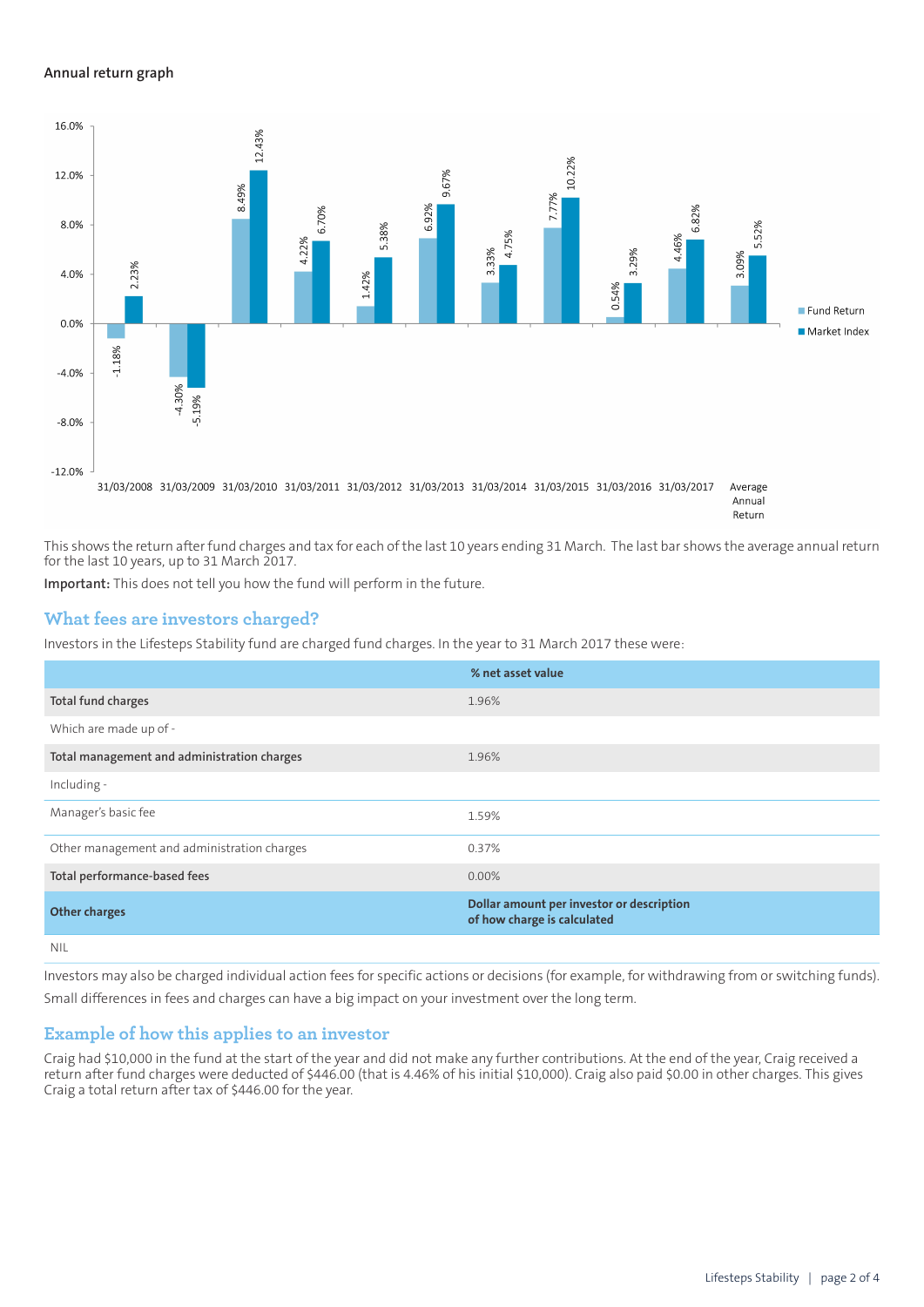# **What does the fund invest in?**

# **Actual investment mix<sup>1</sup>**

This shows the types of assets that the fund invests in.



#### **Target investment mix**

This shows the mix of assets that the fund generally intends to invest in.

| <b>Asset Type</b>            | <b>Allocation</b> |
|------------------------------|-------------------|
| Cash and cash equivalents    | 18.00%            |
| New Zealand fixed interest   | 21.00%            |
| International fixed interest | 24.00%            |
| Australasian equities        | 11.00%            |
| International equities       | 20.00%            |
| Listed property              | 3.00%             |
| Unlisted property            | 0.00%             |
| Commodities                  | 0.00%             |
| Other*                       | 3.00%             |
|                              |                   |

\*Other consists of alternative assets (3.00%)

# **Top 10 investments<sup>1</sup>**

|    | <b>Name</b>                                             | Percentage<br>of fund<br>net assets | <b>Asset Type</b>          | Country     | <b>Credit rating</b><br>(if applicable) |
|----|---------------------------------------------------------|-------------------------------------|----------------------------|-------------|-----------------------------------------|
| 1  | Call Account (Westpac Banking Corporation Advance Acct) | 9.09%                               | Cash and cash equivalents  | New Zealand | $A-1+$                                  |
| 2  | Call Account (ANZ 32 Day Constant Maturity Date)        | 4.19%                               | Cash and cash equivalents  | New Zealand | $A - 1 +$                               |
| 3  | New Zealand Government bond maturing 15 Apr 23          | 2.35%                               | New Zealand fixed interest | New Zealand | $AA+$                                   |
| 4  | Call Account (Rabobank Advance Account NZD)             | 2.25%                               | Cash and cash equivalents  | New Zealand | $A-1$                                   |
| 5  | Orbis Global Equity LE Fund                             | 2.07%                               | International equities     | Australia   | N/A                                     |
| 6  | New Zealand Government bond maturing 15 Apr 27          | 1.92%                               | New Zealand fixed interest | New Zealand | $AA+$                                   |
| 7  | New Zealand Government bond maturing 15 May 21          | 1.48%                               | New Zealand fixed interest | New Zealand | $AA+$                                   |
| 8  | ASB Bank Ltd note maturing 22 Dec 17                    | 1.34%                               | Cash and cash equivalents  | New Zealand | $AA-$                                   |
| 9  | ASB Bank Ltd note maturing 01 Sep 17                    | 1.30%                               | New Zealand fixed interest | New Zealand | $AA-$                                   |
| 10 | New Zealand Government bond maturing 14 Apr 33          | 1.18%                               | New Zealand fixed interest | New Zealand | $AA+$                                   |
|    |                                                         |                                     |                            |             |                                         |

The top 10 investments make up 27.17% of the fund.